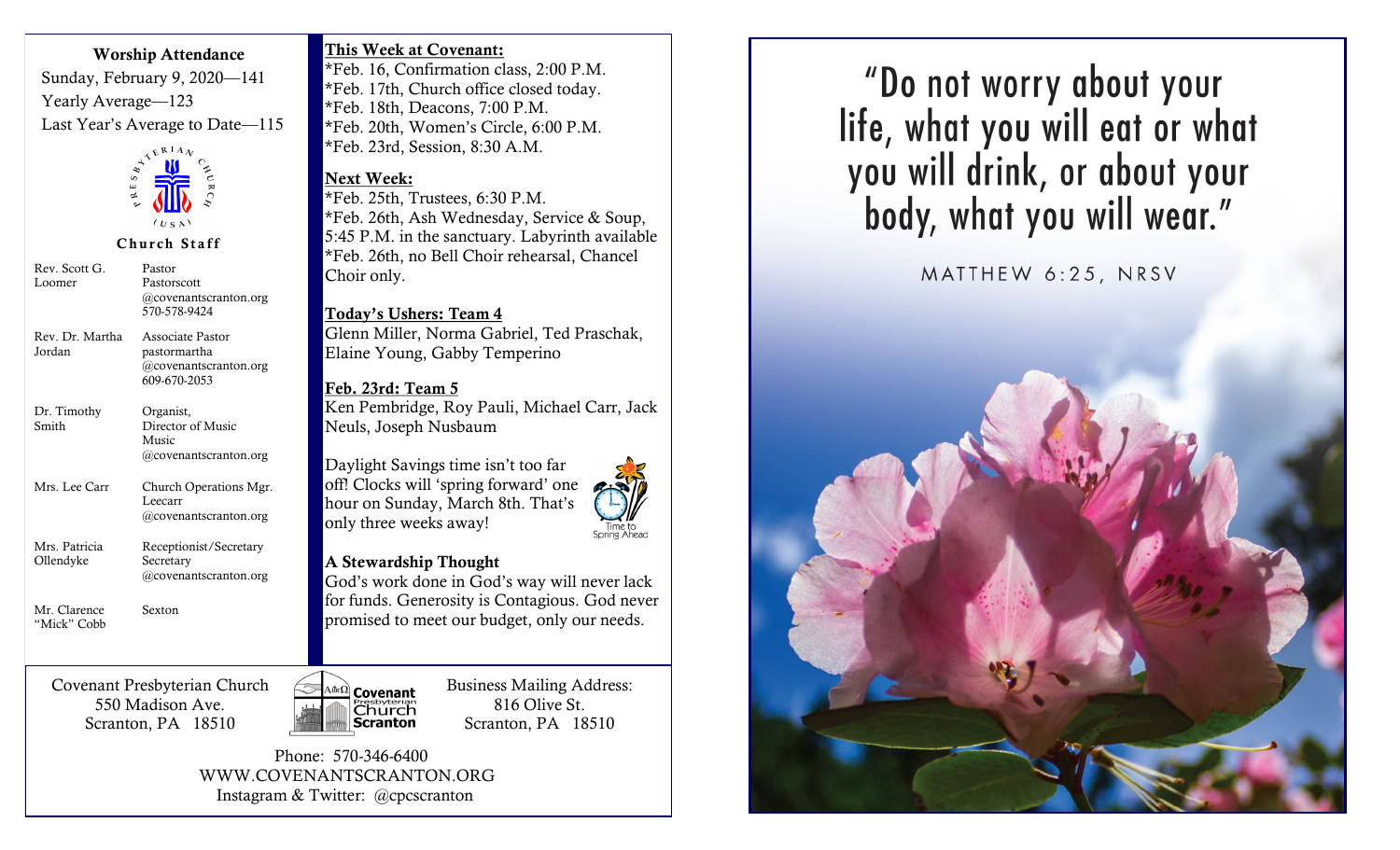### COVENANT PRESBYTERIAN CHURCH SCRANTON, PENNSYLVANIA

Sixth Sunday after Epiphany February 16, 2020

#### *Children are invited to remain throughout the service of worship. However, nursery & childcare are available, please ask an usher.*

As you arrive in worship and find a place in a pew, please use the following prayer to center your thoughts and spirit. As the Prelude begins, quiet your voice and soul. With music and prayer let us move from 'getting to church' to 'being the church'

as we worship together*.*

*God of love, you peer into each soul and heart and cherish us just the same. Be with us now as we come into your presence with reverence and humility, with joy and expectation. Help us to live more fully with the realization of your endless love for us. Teach us to live and love as a family. Guide us to be good children, as you are our perfect parent. Amen.* 

### GATHER IN GOD'S NAME

Prelude Pavane *from Rhythmic Suite Robert Elmore* Voluntary in c minor

Call to Worship

Leader: The grace of our Lord Jesus, Christ, the love of God, and the fellowship of the Holy Spirit be with you all. People: And also with you.

Prayer of Invocation

\*Hymn No. 487 When Morning Gilds the Skies *Laudes Domini*

Call to Confession

### Prayer of Confession

Almighty and merciful God, we confess that we have sinned against you and each other by what we have done and by what we have left undone. By not loving you with our whole being, we have neglected our neighbors as well as ourselves. Help us turn our lives to you, that we might receive renewal of mind, body and spirit, we pray in Christ's spirit.

Accept this prayer that we offer together this morning, and hear our individual prayers which we offer in the silence of our hearts.

*Silent Confession . . . Amen.*

Covenant Community Connections Events for the community offered free Pledge cards have been mailed to all of charge, sponsored in part by the Women's Circle at Covenant Church

### March 24th

5:30—8:00 PM Understanding Medicare Enjoy a light supper and hear an informative presentation by APPRISE. Reservations required for this event, call the church office.

> All are welcome—and most importantly—Invite a Friend!

> > $\sim$  ~ ~ ~ ~

### News from Session

At its regular meeting on Tuesday, February 11, 2020, the Session acted to approve the recommendation from the Personnel committee to hire a Transitional Associate Pastor for an interim period of 12 months.

Nursery Workers Needed Covenant Church is searching for Child Care workers for our Sunday Nursery. This is a paid position and interested persons must have all child care clearances performed. Please contact Pastor Martha at the church office with questions.

Please save us your jelly jars! We will be All are welcome to walk, meditate or just using them for the Lenten Workshop on March 15th for a craft that Jean Stubbs will be leading. Bring them to the church anytime!

### Covenant Women

women—please prayerfully consider pledging to Covenant Women. All pledges (however big or small) assist us in upholding our mission contributions as well as fund our yearly activities.

Covenant Women maintain the display cabinet located on the first floor of the church. There are many handmade baby sweaters available as well as dishcloths, Rada cutlery, etc. Ask a church staff member or women's board member if you would like to purchase items.

Quiet your Mind,

Restore your Spirit<br>Covenant Presbyterian Church invites you to walk with us on a Lenten Journey. The Labyrinth will be available in the Sawtelle Auditorium every Wednesday from February 26th, Ash Wednesday, through April 8th. 1—4:00 P.M. and 5:30—8:30 P.M.

Guest musicians and candlelight will create a serene setting on two special evenings from 7:00-8:30 P.M. March 4th--Jay Steveskey, guitar April 1st--Andrea Wittchen, harp sit and listen to beautiful music.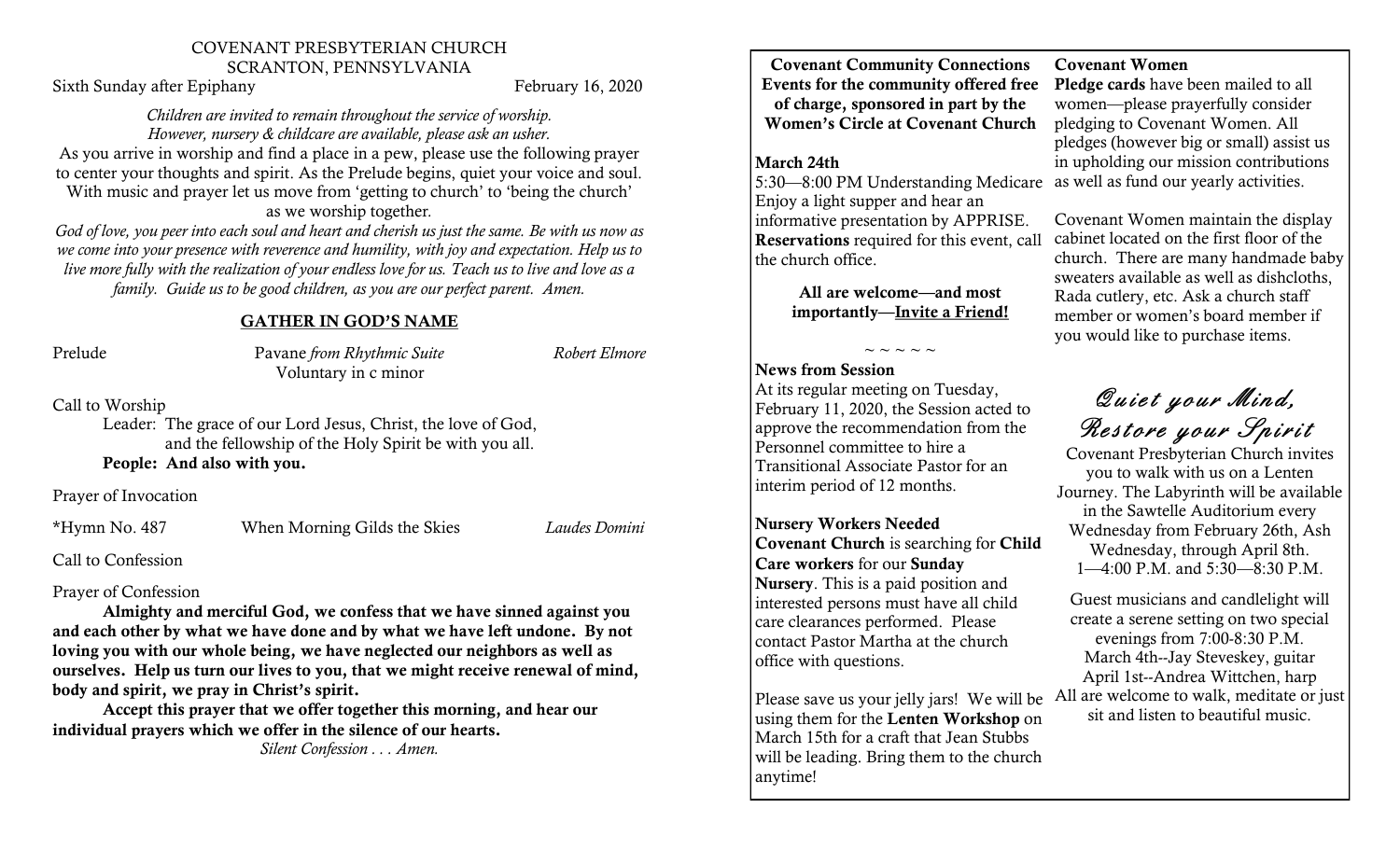### HAVE A HEART

Safety Net is a non-profit agency sponsored by several local churches, including Covenant. Each month hundreds of local people in need find emergency support in our building by coming to Safety Net. They have on-site mini-pantry, emergency clothing, vouchers for emergency fresh food/transportation/medical or rent assistance.

February and March are Covenant's months to help supply the Safety Net pantry with non-perishable foods. Bags and a list can be found at the entrances to the sanctuary. Any help you can give to Safety Net can help people in need and is greatly appreciated!

Suggested items: Canned meats (chicken, spam), tuna, Chef Boyardee, cereal, canned stews, jelly, peanut butter.



### Speaking of Hearts!

### Save your can tabs!

Matt and Andrea Grotzinger are collecting can tabs for Jack of Hearts in memory of their daughter, Vienna, during heart month. The tabs support the Ronald McDonald House. Save your tabs, and bring them to church for Matt & Andrea!

The date is set for Covenant Women's 6th Annual Spring Tea! "From Sea to Shining Sea" Our Fifty States Friday, April 24, 2020, 6:30 P.M. Sawtelle Auditorium

### Hostesses are needed!

Pick a state and show us your "creativity." States already chose include: Hawaii, Louisiana, New York, Florida, Alaska, South Dakota, and Pennsylvania. A meeting for all hostesses will be held after worship on March 1, 2020, in Room 8. Any questions, please contact: Co-Chairpersons Sara Wintermute 570-561-3478 or Norma Ciero 570 881-4459

Assurance of Pardon and Grace

\*Response of Praise *Gloria Patri*

Glory be to the Father, and to the Son, and to the Holy Ghost; As it was in the beginning, is now, and ever shall be, World without end. Amen, Amen.

Welcome, Joys & Concerns

### GOD'S WORD PROCLAIMED

Prayer for Illumination

Old Testament Lesson Isaiah 43: 16-21 *NRSV* Thus says the Lord, who makes a way in the sea, a path in the mighty waters, who brings out chariot and horse, army and warrior; they lie down, they cannot rise, they are extinguished, quenched like a wick: Do not remember the former things, or consider the things of old. I am about to do a new thing; now it springs forth, do you not perceive it? I will make a way in the wilderness and rivers in the desert. The wild animals will honor me, the jackals and the ostriches; for I give water in the wilderness, rivers in the desert, to give drink to my chosen people, the people whom I formed for myself so that they might declare my praise.

Anthem Ah, Jesus Lord, Thy Love to Me *David N. Johnson Ah, Jesus Lord, thy love to me no thought can reach, no tongue declare; O bind my thankful heart to thee, and reign without a rival there. Thine wholly, thine alone I'd live, myself to thee entirely give. O grant that nothing in my soul may dwell, but thy pure love alone; ah, may thy love possess me whole, my joy, my treasure, and my crown. All coldness from my heart remove; may every act, word thought, be love. O Lord, how gracious is thy Way! All fear before thy presence flies; care, anguish, sorrow, melt away, where'er thy healing hands arise. O Jesus, nothing may I see, and nothing seek, desire, but thee.* Chancel Choir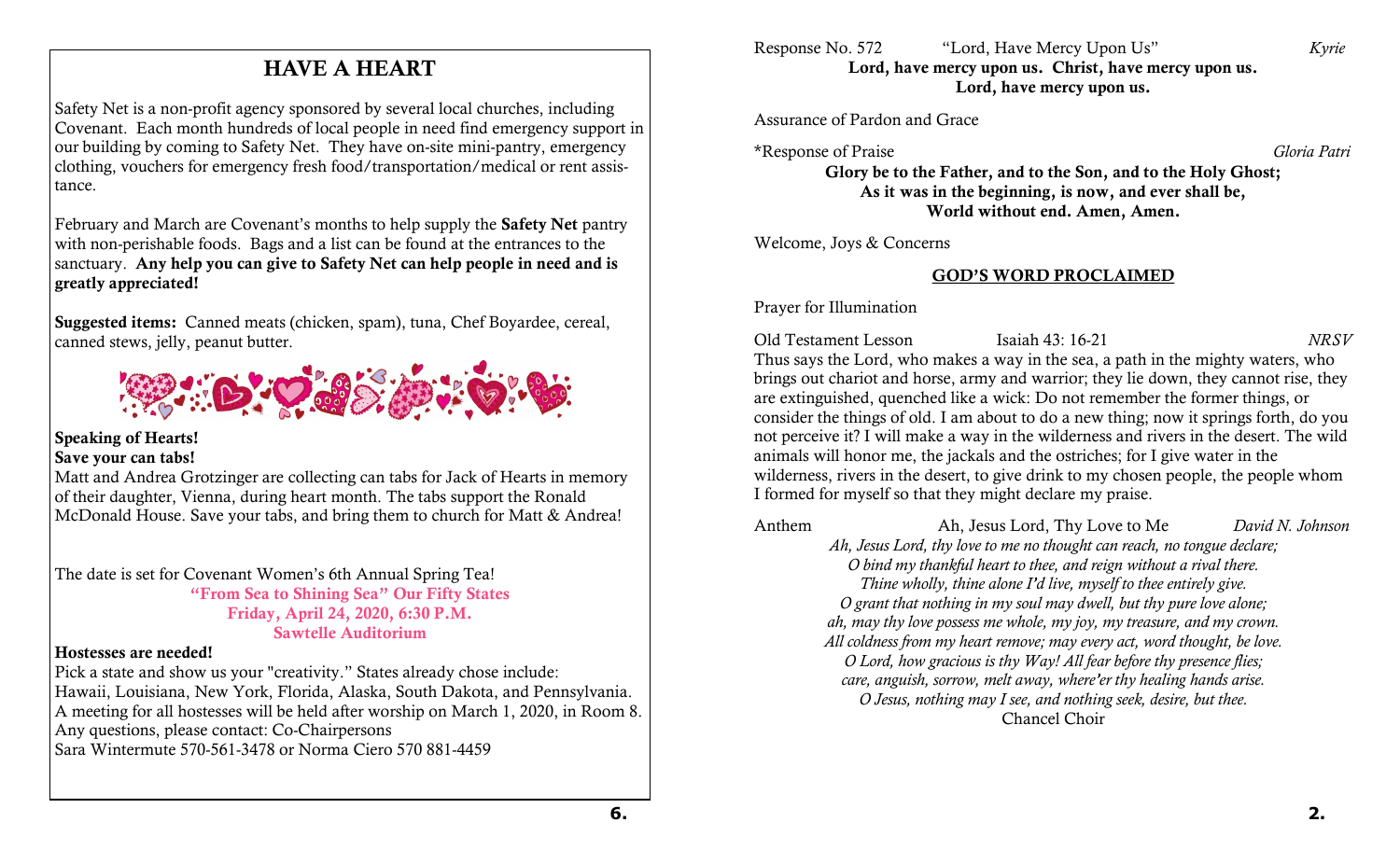### Gospel Lesson Matthew 6: 25-33 *NRSV*

"Therefore I tell you, do not worry about your life, what you will eat or what you will drink, or about your body, what you will wear. Is not life more than food, and the body more than clothing? Look at the birds of the air; they neither sow nor reap nor gather into barns, and yet your heavenly Father feeds them. Are you not of more value than they? And can any of you by worrying add a single hour to your span of life? And why do you worry about clothing? Consider the lilies of the field, how they grow; they neither toil nor spin, yet I tell you, even Solomon in all his glory was not clothed like one of these. But if God so clothes the grass of the field, which is alive today and tomorrow is thrown into the oven, will he not much more clothe you you of little faith? Therefore do not worry, saying, 'What will we eat?' or 'What will we drink?' or 'What will we wear?' For it is the Gentiles who strive for all these things; and indeed your heavenly Father knows that you need all these things. But strive first for the kingdom of God and his righteousness, and all these things will be given to you as well.

Children's Sermon and The Lord's Prayer *(debts/debtors)* 

*Our Father, who art in Heaven, hallowed be thy name. Thy kingdom come, thy will be done, on earth as it is in heaven. Give us this day our daily bread; and forgive us our debts, as we forgive our debtors; and lead us not into temptation, but deliver us from evil. For thine is the kingdom and the power and the glory, forever. Amen.*

\*Sharing the Peace of Christ

*You are invited to greet one another saying, 'The peace of Christ be with you…and also with you'*

\*Hymn No. 233 Blest Are the Uncorrupt in Heart *Richmond*

### GOD'S WORD REVEALED

Sermon "The Times They are (Always) A-'Chang'in" *Rev. Scott G. Loomer*

Presentation of Tithes and Offerings *Text Giving: 570-363-4324* 



# *GOOD MORNING!*

We're glad you have joined us for worship this Sunday! If you are a visitor or guest, let us know of your presence by filling out one of the Welcome envelopes located in each pew to receive The Covenanter, (newsletter) filled with the church's activities. Large print bulletins and hymnals are available—please ask an usher. Childcare is available during worship. Godly Play meets on the to Covenant Churc 3rd floor after the Children's Sermon (during worship) for children age 4 through 3rd grade.



There will be a Fellowship Hour following worship today in the Sawtelle Auditorium (1st floor), hosted by members of the board of Deacons.

The Chancel flowers are given to the glory of God and in loving memory of Mr. & Mrs. Warren A. Keller Mr. & Mrs. Charles Keller Mr. & Mrs. Edward Hermes Mr. & Mrs. Eugene Herrmann, Sr. Mr. & Mrs. John Begley Mr. Russell Keller, Mr. Richard Keller Mr. Eugene Herrmann, Jr., Mr. Charles Keller By Mr. & Mrs. Warren Keller & Family

### Participating in Worship Today

Rev. Scott G. Loomer, Pastor Rev. Dr. Martha Jordan, Associate Pastor Dr. Tim Smith, Organist/Director of Music Mr. Craig Westbrook, Jr, Liturgist

On Sunday, March 1st, Pastor Scott would be happy to meet with anyone interested in Communion "training." Simply put, we don't always know exactly what to do or where to go when serving communion. Join Pastor Scott at the communion table after worship for a brief time of training and explanation as to the duties of being a communion server.

*Church Wifi: Network name and password are the same: cpcguest.*